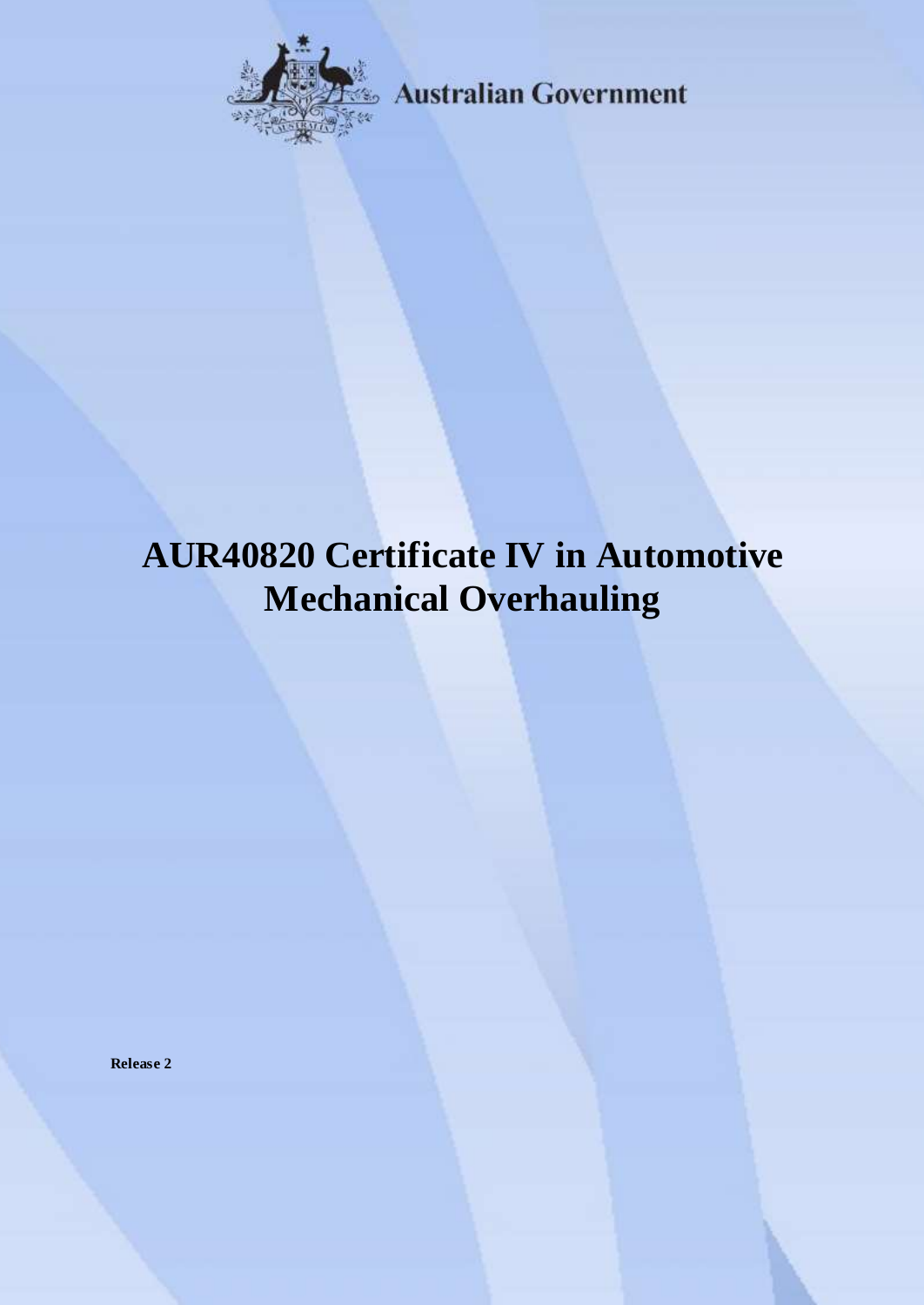### **AUR40820 Certificate IV in Automotive Mechanical Overhauling**

| <b>Release</b> | <b>Comments</b>                                                                                                             |
|----------------|-----------------------------------------------------------------------------------------------------------------------------|
| Release 1      | This version first released with AUR Automotive Retail, Service<br>and Repair Training Package Version 6.0                  |
| Release 2      | This version first released with AUR Automotive Retail, Service<br>and Repair Training Package Version 6.1.                 |
|                | The following elective units of competency have been deleted as<br>directed by the AISC:                                    |
|                | AURHTB004 Overhaul air braking system components<br>$\bullet$<br>AURTTX010 Overhaul hydrostatic transmissions.<br>$\bullet$ |
|                | The above training products were identified as having zero<br>enrolments over a three year period.                          |

### **Modification History**

### **Qualification Description**

This qualification reflects the role of individuals who perform advanced troubleshooting and repair tasks in the automotive retail, service and repair industry.

No licensing, legislative or certification requirements apply to this qualification at the time of publication.

### **Entry Requirements**

Those undertaking Certificate IV in Automotive Mechanical Overhauling must have completed an automotive mechanical Certificate III qualification or be able to demonstrate equivalent competency.

# **Packaging Rules**

**Total number of units = 10**

#### **1 core unit**, plus

**9 elective units**, of which:

- all **9** units may be from the elective units listed below
- up to **2** units may be from a Certificate III qualification or above in this Training Package or another endorsed Training Package or accredited course.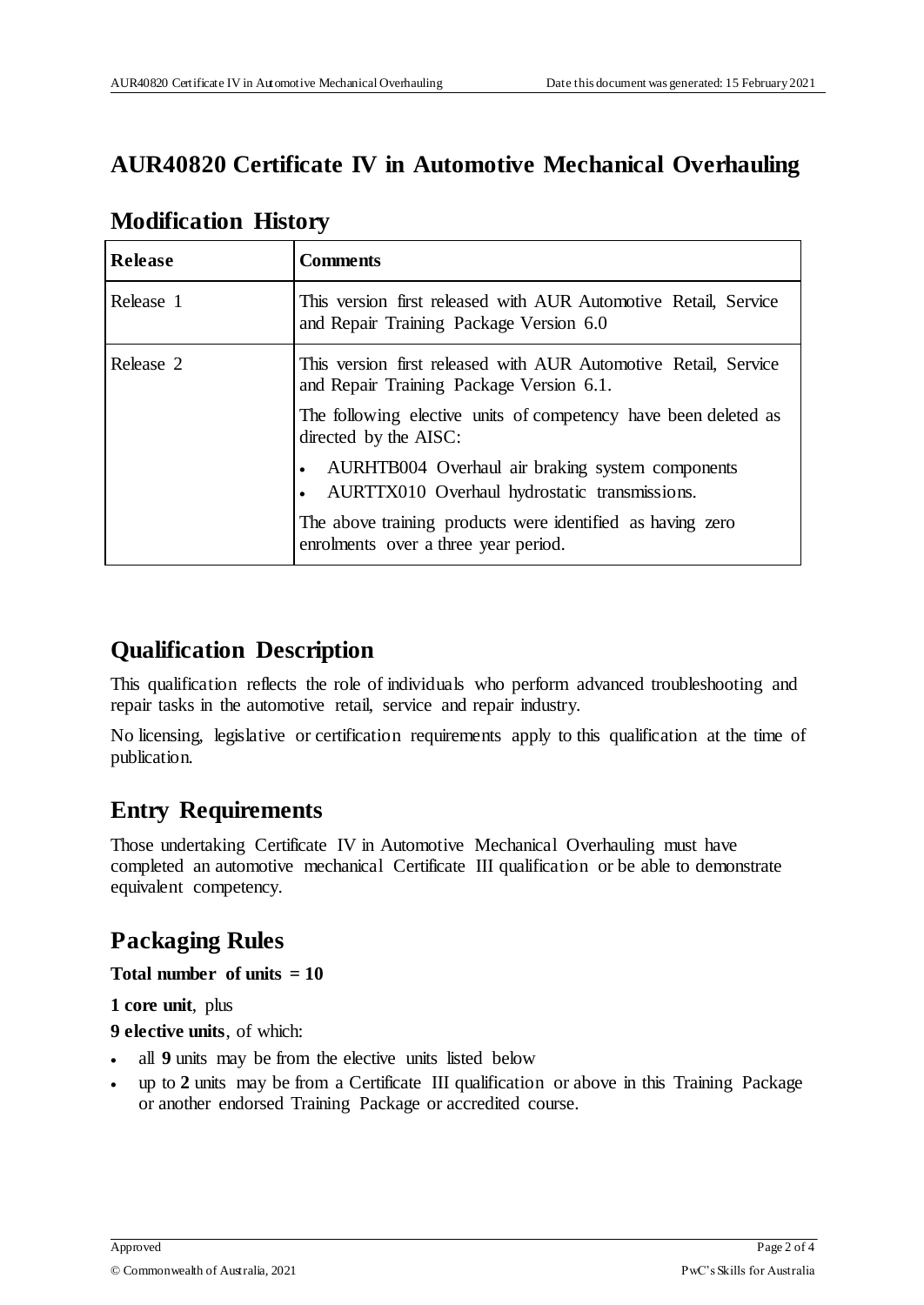Elective units chosen must be relevant to the work environment and the qualification, maintain the overall integrity of the AQF alignment, not duplicate the outcome of another unit chosen for the qualification, and contribute to a valid vocational outcome.

#### **Core Units**

AURTTA121 Diagnose complex system faults

#### **Elective Units**

AURETR017 Overhaul charging system alternators AURETR018 Overhaul starting system motors AURETU007 Overhaul air conditioning and HVAC system compressors AURHTB003 Overhaul hydraulic and air over hydraulic braking system components AURHTD104 Carry out heavy vehicle wheel alignment operations AURLTB001 Overhaul light vehicle braking system components AURLTD106 Carry out light vehicle wheel alignment operations AURMTA007 Conduct non-destructive testing AURMTE101 Test engines using a dynamometer AURPTE104 Overhaul outdoor power equipment engines AURRTE011 Overhaul two and four-stroke cycle marine outboard engines AURTTD005 Overhaul steering system components AURTTE005 Overhaul engines AURTTF003 Overhaul diesel fuel injection system components AURTTF007 Overhaul carburettor fuel system components AURTTM001 Operate and monitor computer numerical control machines AURTTM002 Repair bearing tunnels and connecting rods in engines AURTTM003 Apply metal to rebuild engine components AURTTM004 Assemble engine blocks and sub-assemblies AURTTM005 Balance rotating and reciprocating engine components AURTTM006 Perform advanced machining and blueprinting of engine components AURTTM007 Carry out crankshaft grinding AURTTM008 Dismantle and evaluate engine blocks and sub-assemblies AURTTM009 Fit sleeves and bore and hone engine cylinders AURTTM010 Heat treat, straighten and reclaim engine components AURTTM011 Recondition engine cylinder heads AURTTQ004 Overhaul final drive assemblies AURTTW003 Carry out machining operations AURTTX007 Overhaul clutch assemblies AURTTX008 Overhaul manual transmissions AURTTX009 Overhaul automatic transmissions